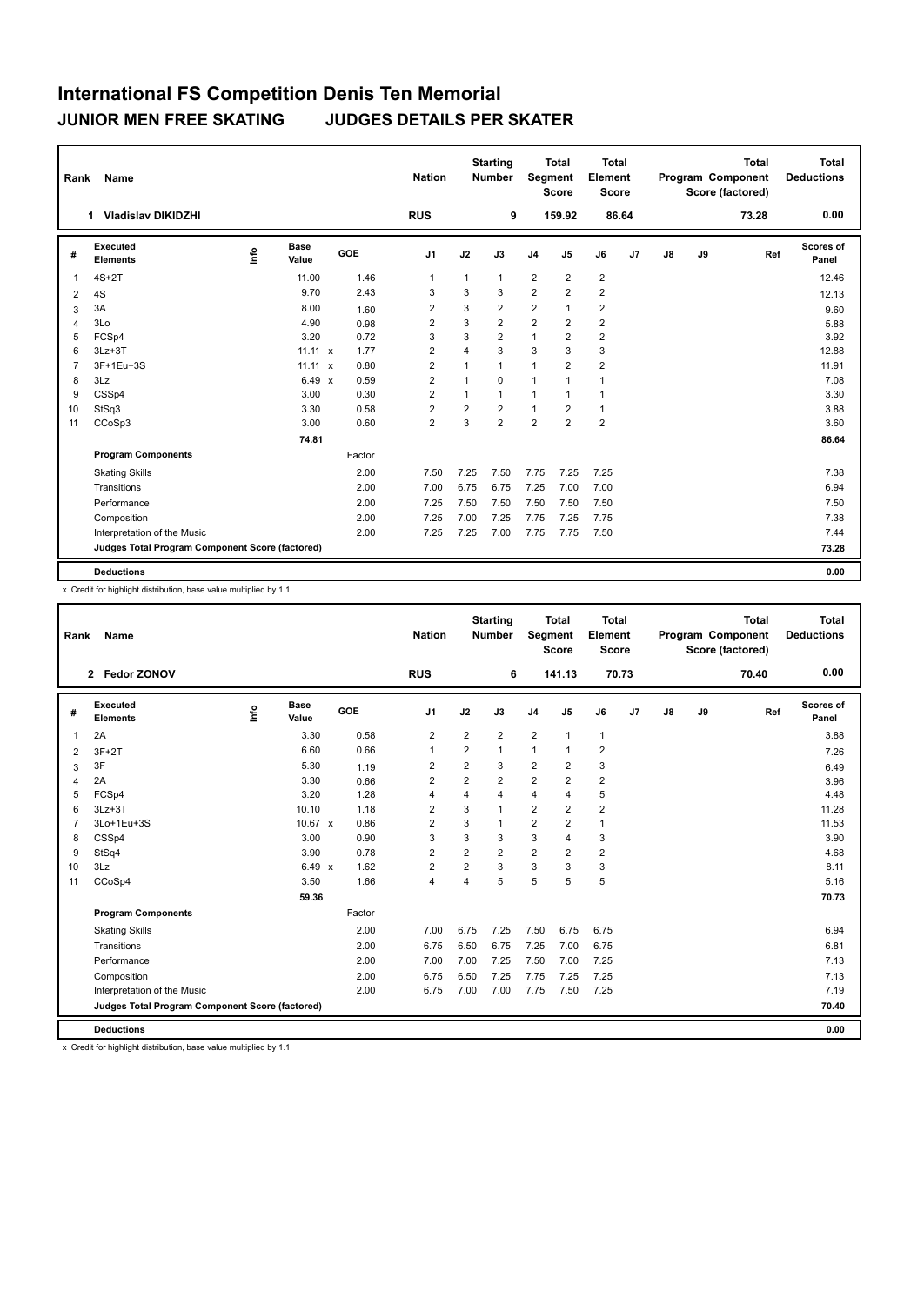| Rank           | Name                                            |      |                      |         | <b>Nation</b>  |                | <b>Starting</b><br><b>Number</b> | Segment        | <b>Total</b><br><b>Score</b> | <b>Total</b><br>Element<br><b>Score</b> |    |               |    | <b>Total</b><br><b>Program Component</b><br>Score (factored) | <b>Total</b><br><b>Deductions</b> |
|----------------|-------------------------------------------------|------|----------------------|---------|----------------|----------------|----------------------------------|----------------|------------------------------|-----------------------------------------|----|---------------|----|--------------------------------------------------------------|-----------------------------------|
|                | <b>Semyon SOLOVIEV</b><br>3                     |      |                      |         | <b>RUS</b>     |                | 8                                |                | 139.81                       | 71.91                                   |    |               |    | 68.90                                                        | $-1.00$                           |
| #              | Executed<br><b>Elements</b>                     | lnfo | <b>Base</b><br>Value | GOE     | J1             | J2             | J3                               | J <sub>4</sub> | J5                           | J6                                      | J7 | $\mathsf{J}8$ | J9 | Ref                                                          | Scores of<br>Panel                |
| 1              | 4T                                              |      | 9.50                 | 2.85    | 2              | 3              | 3                                | 3              | 3                            | 3                                       |    |               |    |                                                              | 12.35                             |
| 2              | 3A                                              |      | 8.00                 | $-1.40$ | $-2$           | $-2$           | $-2$                             | $-1$           | $-2$                         | $-1$                                    |    |               |    |                                                              | 6.60                              |
| 3              | 3Lo                                             |      | 4.90                 | 0.49    | $\mathbf{1}$   | 1              | $\mathbf{1}$                     | 1              | 0                            | $\mathbf{1}$                            |    |               |    |                                                              | 5.39                              |
| 4              | $3F+2T$                                         |      | 6.60                 | 0.93    | 2              | $\overline{2}$ | $\mathbf{1}$                     | $\mathbf 0$    | $\overline{2}$               | $\overline{2}$                          |    |               |    |                                                              | 7.53                              |
| 5              | FSSp4                                           |      | 3.00                 | 0.53    | $\overline{2}$ | 2              | $\mathbf{1}$                     | 1              | $\overline{2}$               | $\overline{2}$                          |    |               |    |                                                              | 3.53                              |
| 6              | StSq3                                           |      | 3.30                 | 0.66    | $\overline{2}$ | $\mathbf{1}$   | $\overline{2}$                   | $\overline{2}$ | $\overline{2}$               | $\overline{2}$                          |    |               |    |                                                              | 3.96                              |
| $\overline{7}$ | $3Lz!+2T$                                       |      | $7.92 \times$        | 0.15    | $\mathbf{1}$   | 1              | $-1$                             | $\mathbf{1}$   | $-1$                         | 0                                       |    |               |    |                                                              | 8.07                              |
| 8              | 3Lz!+1Eu+3S                                     |      | 11.77 $\times$       | 0.59    | $\overline{1}$ | 1              | $\mathbf{1}$                     | $\mathbf{1}$   | $\overline{2}$               | $\mathbf{1}$                            |    |               |    |                                                              | 12.36                             |
| 9              | 3F+3T*+REP                                      |      | 4.08 $x$             | 0.93    | $\overline{2}$ | $\overline{2}$ | $\overline{2}$                   | $\overline{2}$ | 1                            | $\mathbf{1}$                            |    |               |    |                                                              | 5.01                              |
| 10             | CCSp3                                           |      | 2.80                 | 0.28    | $\overline{1}$ | 1              | $\mathbf{1}$                     | $\mathbf{1}$   | $\Omega$                     | $\mathbf{1}$                            |    |               |    |                                                              | 3.08                              |
| 11             | CCoSp4                                          |      | 3.50                 | 0.53    | $\overline{2}$ | 1              | $\mathbf{1}$                     | $\mathbf 0$    | $\overline{2}$               | $\overline{2}$                          |    |               |    |                                                              | 4.03                              |
|                |                                                 |      | 65.37                |         |                |                |                                  |                |                              |                                         |    |               |    |                                                              | 71.91                             |
|                | <b>Program Components</b>                       |      |                      | Factor  |                |                |                                  |                |                              |                                         |    |               |    |                                                              |                                   |
|                | <b>Skating Skills</b>                           |      |                      | 2.00    | 7.25           | 6.50           | 7.50                             | 7.50           | 7.00                         | 7.25                                    |    |               |    |                                                              | 7.25                              |
|                | Transitions                                     |      |                      | 2.00    | 6.75           | 6.00           | 6.00                             | 7.25           | 6.50                         | 6.50                                    |    |               |    |                                                              | 6.44                              |
|                | Performance                                     |      |                      | 2.00    | 6.75           | 6.50           | 7.00                             | 7.50           | 6.75                         | 7.25                                    |    |               |    |                                                              | 6.94                              |
|                | Composition                                     |      |                      | 2.00    | 6.75           | 6.25           | 6.75                             | 7.50           | 7.00                         | 7.00                                    |    |               |    |                                                              | 6.88                              |
|                | Interpretation of the Music                     |      |                      | 2.00    | 7.00           | 6.00           | 6.75                             | 7.75           | 7.00                         | 7.00                                    |    |               |    |                                                              | 6.94                              |
|                | Judges Total Program Component Score (factored) |      |                      |         |                |                |                                  |                |                              |                                         |    |               |    |                                                              | 68.90                             |
|                | <b>Deductions</b>                               |      | Time violation:      | $-1.00$ |                |                |                                  |                |                              |                                         |    |               |    |                                                              | $-1.00$                           |

\* Invalid element x Credit for highlight distribution, base value multiplied by 1.1 ! Not clear edge REP Jump repetition

| Rank           | <b>Name</b>                                     |                                  |                      |         | <b>Nation</b>  |      | <b>Starting</b><br><b>Number</b> | Segment        | <b>Total</b><br><b>Score</b> | <b>Total</b><br>Element<br><b>Score</b> |                |               |    | <b>Total</b><br>Program Component<br>Score (factored) | <b>Total</b><br><b>Deductions</b> |
|----------------|-------------------------------------------------|----------------------------------|----------------------|---------|----------------|------|----------------------------------|----------------|------------------------------|-----------------------------------------|----------------|---------------|----|-------------------------------------------------------|-----------------------------------|
|                | 4 Ivan POPOV                                    |                                  |                      |         | <b>RUS</b>     |      | 4                                |                | 139.27                       | 74.99                                   |                |               |    | 65.28                                                 | $-1.00$                           |
| #              | Executed<br><b>Elements</b>                     | $\mathop{\mathsf{Int}}\nolimits$ | <b>Base</b><br>Value | GOE     | J <sub>1</sub> | J2   | J3                               | J <sub>4</sub> | J5                           | J6                                      | J <sub>7</sub> | $\mathsf{J}8$ | J9 | Ref                                                   | Scores of<br>Panel                |
| 1              | $4T+3T$                                         |                                  | 13.70                | 2.61    | $\overline{2}$ | 4    | $\overline{2}$                   | 3              | 3                            | 3                                       |                |               |    |                                                       | 16.31                             |
| 2              | 4T                                              |                                  | 9.50                 | 0.24    | $\mathbf 0$    | 1    | $-1$                             | $\mathbf{1}$   | 0                            | 0                                       |                |               |    |                                                       | 9.74                              |
| 3              | 3A+1Eu+3S                                       |                                  | 12.80                | 1.80    | $\overline{2}$ | 3    | $\overline{2}$                   | 3              | $\overline{2}$               | $\overline{2}$                          |                |               |    |                                                       | 14.60                             |
| $\overline{4}$ | 3Lo                                             |                                  | 4.90                 | 0.86    | $\overline{2}$ | 3    | 1                                | $\mathbf{1}$   | $\overline{2}$               | $\overline{2}$                          |                |               |    |                                                       | 5.76                              |
| 5              | CSSp4                                           |                                  | 3.00                 | 0.68    | 3              | 3    | $\overline{2}$                   | $\mathbf{1}$   | $\overline{2}$               | $\overline{2}$                          |                |               |    |                                                       | 3.68                              |
| 6              | StSq2                                           |                                  | 2.60                 | 0.33    | $\mathbf{1}$   | 1    | $\overline{2}$                   | $\overline{2}$ | 1                            | $\mathbf{1}$                            |                |               |    |                                                       | 2.93                              |
| $\overline{7}$ | 2Lz                                             |                                  | 2.31 x               | $-1.05$ | $-5$           | $-5$ | $-5$                             | $-5$           | $-5$                         | $-5$                                    |                |               |    |                                                       | 1.26                              |
| 8              | $3Lz + 2T$                                      |                                  | 7.92 x               | $-1.18$ | $-2$           | $-3$ | $-2$                             | $-2$           | $-2$                         | $-2$                                    |                |               |    |                                                       | 6.74                              |
| 9              | 3F                                              |                                  | 5.83 x               | 0.00    | 0              | 0    | 0                                | $\mathbf{1}$   | 0                            | 0                                       |                |               |    |                                                       | 5.83                              |
| 10             | CCoSp4                                          |                                  | 3.50                 | 0.79    | $\overline{2}$ | 3    | 3                                | $\overline{2}$ | $\overline{2}$               | $\mathbf{1}$                            |                |               |    |                                                       | 4.29                              |
| 11             | FCCoSp4                                         |                                  | 3.50                 | 0.35    | $\overline{1}$ | 3    | $\overline{2}$                   | $\mathbf 0$    | $\mathbf{1}$                 | $-1$                                    |                |               |    |                                                       | 3.85                              |
|                |                                                 |                                  | 69.56                |         |                |      |                                  |                |                              |                                         |                |               |    |                                                       | 74.99                             |
|                | <b>Program Components</b>                       |                                  |                      | Factor  |                |      |                                  |                |                              |                                         |                |               |    |                                                       |                                   |
|                | <b>Skating Skills</b>                           |                                  |                      | 2.00    | 6.50           | 6.75 | 6.75                             | 7.25           | 6.75                         | 7.25                                    |                |               |    |                                                       | 6.88                              |
|                | Transitions                                     |                                  |                      | 2.00    | 5.75           | 6.25 | 5.25                             | 6.75           | 6.25                         | 6.25                                    |                |               |    |                                                       | 6.13                              |
|                | Performance                                     |                                  |                      | 2.00    | 6.00           | 6.50 | 6.25                             | 7.00           | 6.50                         | 6.50                                    |                |               |    |                                                       | 6.44                              |
|                | Composition                                     |                                  |                      | 2.00    | 6.00           | 6.50 | 6.50                             | 7.25           | 6.50                         | 6.75                                    |                |               |    |                                                       | 6.56                              |
|                | Interpretation of the Music                     |                                  |                      | 2.00    | 6.25           | 6.50 | 5.75                             | 6.75           | 7.00                         | 7.00                                    |                |               |    |                                                       | 6.63                              |
|                | Judges Total Program Component Score (factored) |                                  |                      |         |                |      |                                  |                |                              |                                         |                |               |    |                                                       | 65.28                             |
|                | <b>Deductions</b>                               |                                  | Falls:               | $-1.00$ |                |      |                                  |                |                              |                                         |                |               |    |                                                       | $-1.00$                           |

x Credit for highlight distribution, base value multiplied by 1.1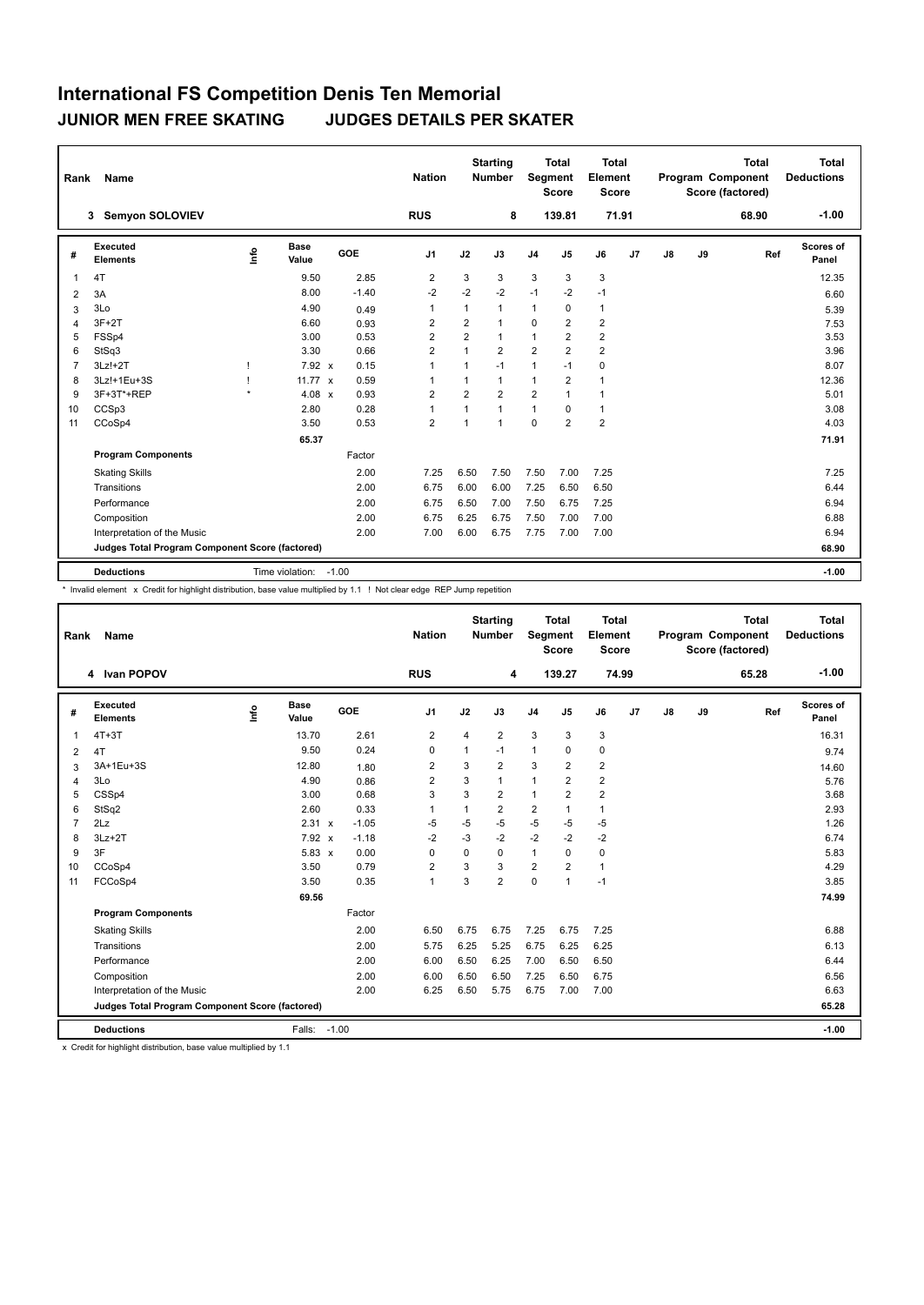| Rank           | <b>Name</b>                                     |                          |                      |         | <b>Nation</b>  |                | <b>Starting</b><br>Number | Segment        | <b>Total</b><br><b>Score</b> | <b>Total</b><br>Element<br>Score |       |               |    | <b>Total</b><br><b>Program Component</b><br>Score (factored) | Total<br><b>Deductions</b> |
|----------------|-------------------------------------------------|--------------------------|----------------------|---------|----------------|----------------|---------------------------|----------------|------------------------------|----------------------------------|-------|---------------|----|--------------------------------------------------------------|----------------------------|
|                | <b>Nikolay UGOZHAEV</b><br>5                    |                          |                      |         | <b>RUS</b>     |                | 5                         |                | 135.88                       |                                  | 68.72 |               |    | 67.16                                                        | 0.00                       |
| #              | Executed<br><b>Elements</b>                     | ١nfo                     | <b>Base</b><br>Value | GOE     | J <sub>1</sub> | J2             | J3                        | J <sub>4</sub> | J5                           | J6                               | J7    | $\mathsf{J}8$ | J9 | Ref                                                          | Scores of<br>Panel         |
| 1              | $3A+2T$                                         |                          | 9.30                 | 1.00    | $\overline{1}$ | $\mathbf{1}$   | $\mathbf{1}$              | $\overline{2}$ | $\mathbf{1}$                 | $\overline{2}$                   |       |               |    |                                                              | 10.30                      |
| 2              | 3A                                              |                          | 8.00                 | 1.20    | 1              | 2              | $\overline{2}$            | $\overline{2}$ | 1                            | $\mathbf{1}$                     |       |               |    |                                                              | 9.20                       |
| 3              | 3Lo                                             |                          | 4.90                 | 0.61    | 2              | 2              | $\mathbf{1}$              | 1              | 1                            | $\mathbf{1}$                     |       |               |    |                                                              | 5.51                       |
| $\overline{4}$ | 2A                                              |                          | 3.30                 | 0.50    | $\mathbf{1}$   | 1              | $\mathbf{1}$              | $\overline{2}$ | $\overline{2}$               | $\overline{2}$                   |       |               |    |                                                              | 3.80                       |
| 5              | FCCoSp4                                         |                          | 3.50                 | 0.70    | $\overline{2}$ | $\overline{2}$ | $\overline{2}$            | $\mathbf{1}$   | $\overline{2}$               | $\overline{2}$                   |       |               |    |                                                              | 4.20                       |
| 6              | 3F+1Eu+3Sq                                      | q                        | 10.10                | $-0.66$ | $-2$           | $\mathbf 0$    | $-1$                      | $-1$           | $-1$                         | $-2$                             |       |               |    |                                                              | 9.44                       |
| $\overline{7}$ | $3Lz + 3T <$                                    | $\overline{\phantom{a}}$ | $10.19 \times$       | $-2.95$ | $-5$           | $-5$           | $-5$                      | $-4$           | $-5$                         | $-5$                             |       |               |    |                                                              | 7.24                       |
| 8              | 3Lz                                             |                          | 6.49 x               | 0.59    | $\mathbf{1}$   | 1              | $\mathbf{1}$              | $\mathbf{1}$   | 1                            | $\mathbf{1}$                     |       |               |    |                                                              | 7.08                       |
| 9              | CSSp4                                           |                          | 3.00                 | 0.53    | $\overline{2}$ | 2              | $\overline{2}$            | $\mathbf{1}$   | $\overline{2}$               | 0                                |       |               |    |                                                              | 3.53                       |
| 10             | StSq3                                           |                          | 3.30                 | 0.66    | $\overline{2}$ | $\overline{2}$ | $\overline{2}$            | $\mathbf{1}$   | $\overline{2}$               | $\overline{2}$                   |       |               |    |                                                              | 3.96                       |
| 11             | CCoSp4                                          |                          | 3.50                 | 0.96    | 3              | 3              | 3                         | $\overline{2}$ | $\overline{4}$               | $\overline{2}$                   |       |               |    |                                                              | 4.46                       |
|                |                                                 |                          | 65.58                |         |                |                |                           |                |                              |                                  |       |               |    |                                                              | 68.72                      |
|                | <b>Program Components</b>                       |                          |                      | Factor  |                |                |                           |                |                              |                                  |       |               |    |                                                              |                            |
|                | <b>Skating Skills</b>                           |                          |                      | 2.00    | 6.50           | 6.50           | 6.75                      | 7.50           | 6.50                         | 6.75                             |       |               |    |                                                              | 6.63                       |
|                | Transitions                                     |                          |                      | 2.00    | 6.25           | 6.25           | 6.25                      | 7.25           | 6.50                         | 6.50                             |       |               |    |                                                              | 6.38                       |
|                | Performance                                     |                          |                      | 2.00    | 6.50           | 6.75           | 6.75                      | 7.25           | 7.00                         | 6.75                             |       |               |    |                                                              | 6.81                       |
|                | Composition                                     |                          |                      | 2.00    | 6.25           | 6.50           | 6.75                      | 7.50           | 7.00                         | 7.25                             |       |               |    |                                                              | 6.88                       |
|                | Interpretation of the Music                     |                          |                      | 2.00    | 6.25           | 6.75           | 6.50                      | 7.50           | 7.00                         | 7.25                             |       |               |    |                                                              | 6.88                       |
|                | Judges Total Program Component Score (factored) |                          |                      |         |                |                |                           |                |                              |                                  |       |               |    |                                                              | 67.16                      |
|                | <b>Deductions</b>                               |                          |                      |         |                |                |                           |                |                              |                                  |       |               |    |                                                              | 0.00                       |

< Under-rotated jump x Credit for highlight distribution, base value multiplied by 1.1 q Jump landed on the quarter

| Rank           | Name                                            |                                  |                      |            | <b>Nation</b>  |                | <b>Starting</b><br><b>Number</b> | Segment        | Total<br><b>Score</b> | Total<br>Element<br><b>Score</b> |       |    |    | <b>Total</b><br>Program Component<br>Score (factored) | Total<br><b>Deductions</b> |
|----------------|-------------------------------------------------|----------------------------------|----------------------|------------|----------------|----------------|----------------------------------|----------------|-----------------------|----------------------------------|-------|----|----|-------------------------------------------------------|----------------------------|
|                | 6 Lev VINOKUR                                   |                                  |                      |            | <b>ISR</b>     |                | $\overline{7}$                   |                | 129.38                |                                  | 66.62 |    |    | 63.76                                                 | $-1.00$                    |
| #              | Executed<br><b>Elements</b>                     | $\mathop{\mathsf{Irr}}\nolimits$ | <b>Base</b><br>Value | <b>GOE</b> | J <sub>1</sub> | J2             | J3                               | J <sub>4</sub> | J <sub>5</sub>        | J6                               | J7    | J8 | J9 | Ref                                                   | Scores of<br>Panel         |
| 1              | 3A                                              |                                  | 8.00                 | 1.40       | $\mathbf{1}$   | 1              | 3                                | 2              | $\overline{2}$        | $\overline{2}$                   |       |    |    |                                                       | 9.40                       |
| 2              | $4T+2T$                                         |                                  | 10.80                | 0.48       | $\mathbf{1}$   | $\mathbf{1}$   | $\Omega$                         | $\mathbf{1}$   | $-1$                  | $\Omega$                         |       |    |    |                                                       | 11.28                      |
| 3              | 4Tq                                             | q                                | 9.50                 | $-0.95$    | $-2$           | $-1$           | $-1$                             | $-1$           | $-1$                  | $-1$                             |       |    |    |                                                       | 8.55                       |
| 4              | 3F                                              |                                  | 5.30                 | 0.80       | $\overline{2}$ | $\overline{2}$ | $\mathbf{1}$                     | $\overline{2}$ | 0                     | $\mathbf{1}$                     |       |    |    |                                                       | 6.10                       |
| 5              | CCoSp3                                          |                                  | 3.00                 | 0.08       | $\mathbf 0$    | 1              | 1                                | $\mathbf 0$    | $\Omega$              | $\mathbf 0$                      |       |    |    |                                                       | 3.08                       |
| 6              | 3Lz                                             | $\prec$                          | 5.19 x               | $-2.36$    | $-5$           | $-5$           | -5                               | $-5$           | $-5$                  | $-5$                             |       |    |    |                                                       | 2.83                       |
| $\overline{7}$ | 3Lz+1Eu+3S                                      |                                  | 11.77 $x$            | 0.00       | 0              | $\mathbf 0$    | $\mathbf 0$                      | $\mathbf{1}$   | 0                     | $\mathbf 0$                      |       |    |    |                                                       | 11.77                      |
| 8              | $2A+2T$                                         |                                  | $5.06 \times$        | 0.08       | $\overline{1}$ | $\Omega$       | $\Omega$                         | $\mathbf{1}$   | $\Omega$              | $\mathbf 0$                      |       |    |    |                                                       | 5.14                       |
| 9              | FSSp4                                           |                                  | 3.00                 | 0.30       | 1              |                | 1                                | 1              | $\overline{2}$        | $\mathbf{1}$                     |       |    |    |                                                       | 3.30                       |
| 10             | FCCoSp3V                                        |                                  | 2.25                 | 0.06       | 1              | $\Omega$       | $\overline{2}$                   | $\Omega$       | $\Omega$              | $\mathbf 0$                      |       |    |    |                                                       | 2.31                       |
| 11             | StSq2                                           |                                  | 2.60                 | 0.26       | $\overline{1}$ | $\overline{1}$ | $\mathbf{1}$                     | 1              | $\overline{1}$        | $\mathbf{1}$                     |       |    |    |                                                       | 2.86                       |
|                |                                                 |                                  | 66.47                |            |                |                |                                  |                |                       |                                  |       |    |    |                                                       | 66.62                      |
|                | <b>Program Components</b>                       |                                  |                      | Factor     |                |                |                                  |                |                       |                                  |       |    |    |                                                       |                            |
|                | <b>Skating Skills</b>                           |                                  |                      | 2.00       | 6.50           | 6.00           | 6.50                             | 7.25           | 6.50                  | 6.25                             |       |    |    |                                                       | 6.44                       |
|                | Transitions                                     |                                  |                      | 2.00       | 6.25           | 6.00           | 6.00                             | 6.75           | 6.00                  | 6.00                             |       |    |    |                                                       | 6.06                       |
|                | Performance                                     |                                  |                      | 2.00       | 6.25           | 6.50           | 6.75                             | 7.00           | 6.25                  | 6.25                             |       |    |    |                                                       | 6.44                       |
|                | Composition                                     |                                  |                      | 2.00       | 6.25           | 6.25           | 6.75                             | 7.00           | 6.50                  | 6.50                             |       |    |    |                                                       | 6.50                       |
|                | Interpretation of the Music                     |                                  |                      | 2.00       | 6.50           | 6.00           | 6.50                             | 7.00           | 6.50                  | 6.25                             |       |    |    |                                                       | 6.44                       |
|                | Judges Total Program Component Score (factored) |                                  |                      |            |                |                |                                  |                |                       |                                  |       |    |    |                                                       | 63.76                      |
|                | <b>Deductions</b>                               |                                  | Falls: -1.00         |            |                |                |                                  |                |                       |                                  |       |    |    |                                                       | $-1.00$                    |

< Under-rotated jump x Credit for highlight distribution, base value multiplied by 1.1 q Jump landed on the quarter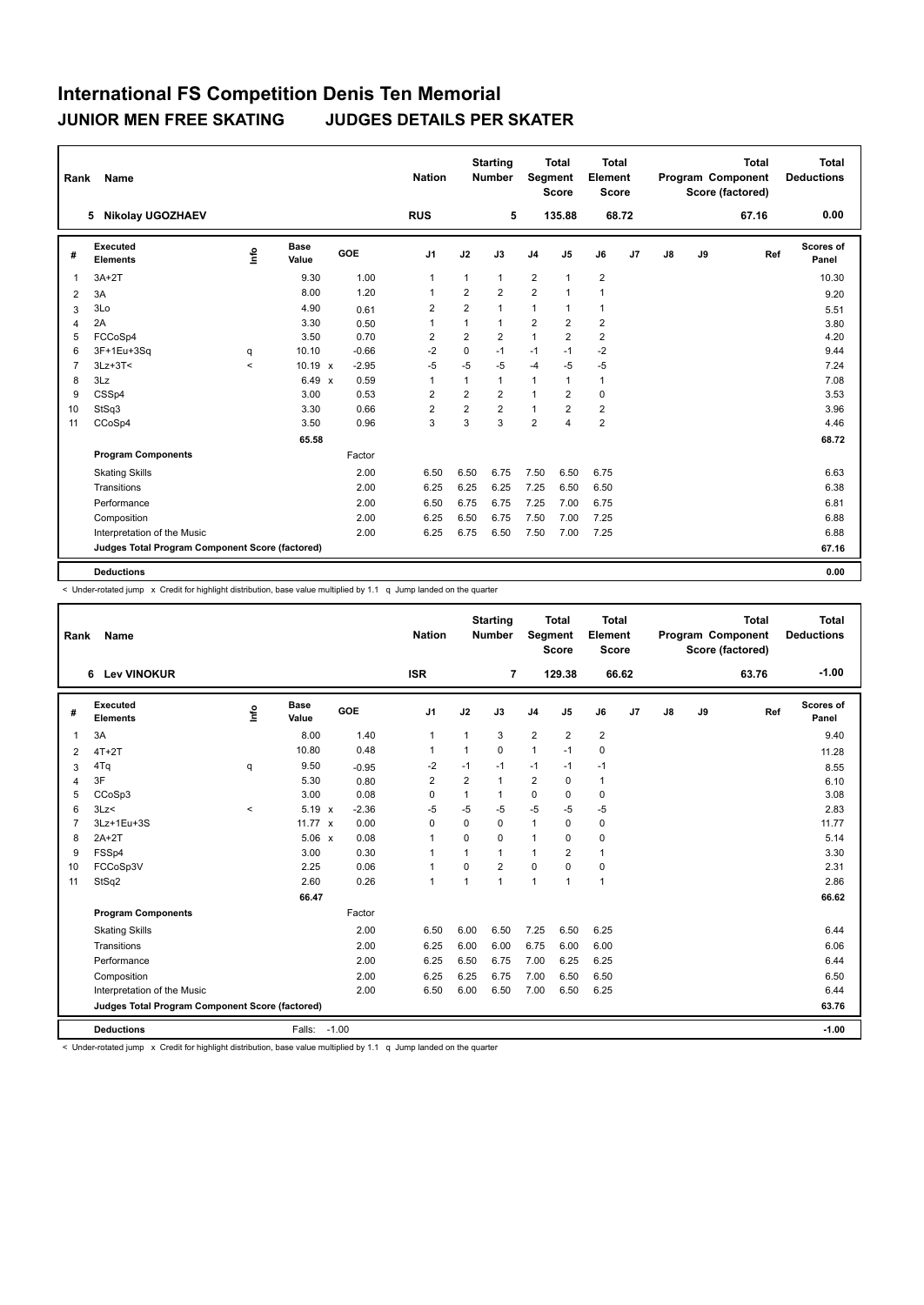| Rank           | Name                                            |                                  |                      |            | <b>Nation</b>  |                | <b>Starting</b><br><b>Number</b> | Segment        | <b>Total</b><br><b>Score</b> | Total<br>Element<br><b>Score</b> |                |               |    | <b>Total</b><br>Program Component<br>Score (factored) | Total<br><b>Deductions</b> |
|----------------|-------------------------------------------------|----------------------------------|----------------------|------------|----------------|----------------|----------------------------------|----------------|------------------------------|----------------------------------|----------------|---------------|----|-------------------------------------------------------|----------------------------|
|                | <b>Oleg MELNIKOV</b><br>$\overline{7}$          |                                  |                      |            | <b>KAZ</b>     |                | 3                                |                | 103.42                       | 49.02                            |                |               |    | 55.40                                                 | $-1.00$                    |
| #              | Executed<br><b>Elements</b>                     | $\mathop{\mathsf{Irr}}\nolimits$ | <b>Base</b><br>Value | <b>GOE</b> | J <sub>1</sub> | J2             | J3                               | J <sub>4</sub> | J <sub>5</sub>               | J6                               | J <sub>7</sub> | $\mathsf{J}8$ | J9 | Ref                                                   | Scores of<br>Panel         |
| $\mathbf{1}$   | 3Lz                                             |                                  | 5.90                 | $-2.95$    | $-5$           | $-5$           | $-5$                             | $-5$           | $-5$                         | $-5$                             |                |               |    |                                                       | 2.95                       |
| 2              | $3Lz + 2T$                                      |                                  | 7.20                 | 0.59       | $\overline{1}$ | 1              | 0                                | $\mathbf{1}$   | $\mathbf{1}$                 | $\overline{1}$                   |                |               |    |                                                       | 7.79                       |
| 3              | 3Lo                                             |                                  | 4.90                 | 0.61       | 2              | 1              | $\Omega$                         | $\mathbf{1}$   | 1                            | $\overline{2}$                   |                |               |    |                                                       | 5.51                       |
| 4              | FCSp4                                           |                                  | 3.20                 | 0.32       | $\mathbf{1}$   | $\mathbf{1}$   | $\mathbf{1}$                     | $\mathbf{1}$   | $\mathbf{1}$                 | $\mathbf{1}$                     |                |               |    |                                                       | 3.52                       |
| 5              | 3S+1Eu+2F                                       |                                  | 6.60                 | $-0.11$    | $-1$           | $-1$           | 0                                | $\mathbf 0$    | $\mathbf 0$                  | 0                                |                |               |    |                                                       | 6.49                       |
| 6              | $3T+2Lo$                                        |                                  | 5.90                 | $-1.05$    | -3             | $-3$           | $-2$                             | $-3$           | $-2$                         | $-2$                             |                |               |    |                                                       | 4.85                       |
| $\overline{7}$ | CSSp3                                           |                                  | 2.60                 | 0.00       | 2              | 0              | 0                                | $\mathbf 0$    | 0                            | 0                                |                |               |    |                                                       | 2.60                       |
| 8              | StSq1                                           |                                  | 1.80                 | 0.09       | $\mathbf{1}$   | $\Omega$       | 0                                | $-1$           | 1                            | 1                                |                |               |    |                                                       | 1.89                       |
| 9              | 3S                                              |                                  | 4.73 $\times$        | 0.54       | -1             | 1              | 1                                | $\mathbf{1}$   | 2                            | $\overline{2}$                   |                |               |    |                                                       | 5.27                       |
| 10             | 2A                                              |                                  | $3.63 \times$        | 0.41       | $\overline{1}$ | $\overline{2}$ | $\overline{2}$                   | $\overline{1}$ | 1                            | 1                                |                |               |    |                                                       | 4.04                       |
| 11             | CCoSp4                                          |                                  | 3.50                 | 0.61       | $\mathbf{1}$   | $\overline{2}$ | $\overline{2}$                   | $\overline{1}$ | $\overline{2}$               | $\overline{2}$                   |                |               |    |                                                       | 4.11                       |
|                |                                                 |                                  | 49.96                |            |                |                |                                  |                |                              |                                  |                |               |    |                                                       | 49.02                      |
|                | <b>Program Components</b>                       |                                  |                      | Factor     |                |                |                                  |                |                              |                                  |                |               |    |                                                       |                            |
|                | <b>Skating Skills</b>                           |                                  |                      | 2.00       | 5.50           | 5.25           | 5.50                             | 6.25           | 5.75                         | 5.75                             |                |               |    |                                                       | 5.63                       |
|                | Transitions                                     |                                  |                      | 2.00       | 5.25           | 5.25           | 4.75                             | 6.00           | 5.25                         | 5.25                             |                |               |    |                                                       | 5.25                       |
|                | Performance                                     |                                  |                      | 2.00       | 5.25           | 5.75           | 5.50                             | 6.25           | 5.50                         | 5.75                             |                |               |    |                                                       | 5.63                       |
|                | Composition                                     |                                  |                      | 2.00       | 5.50           | 5.25           | 5.50                             | 6.25           | 5.50                         | 6.00                             |                |               |    |                                                       | 5.63                       |
|                | Interpretation of the Music                     |                                  |                      | 2.00       | 5.25           | 5.25           | 5.25                             | 6.00           | 6.00                         | 5.75                             |                |               |    |                                                       | 5.56                       |
|                | Judges Total Program Component Score (factored) |                                  |                      |            |                |                |                                  |                |                              |                                  |                |               |    |                                                       | 55.40                      |
|                | <b>Deductions</b>                               |                                  | Falls:               | $-1.00$    |                |                |                                  |                |                              |                                  |                |               |    |                                                       | $-1.00$                    |

x Credit for highlight distribution, base value multiplied by 1.1

| Rank           | <b>Name</b>                                     |      |                      |            | <b>Nation</b>  |              | <b>Starting</b><br><b>Number</b> | Segment        | <b>Total</b><br><b>Score</b> | <b>Total</b><br>Element<br><b>Score</b> |       |               |    | <b>Total</b><br>Program Component<br>Score (factored) | <b>Total</b><br><b>Deductions</b> |
|----------------|-------------------------------------------------|------|----------------------|------------|----------------|--------------|----------------------------------|----------------|------------------------------|-----------------------------------------|-------|---------------|----|-------------------------------------------------------|-----------------------------------|
|                | <b>Jegor MARTSENKO</b><br>8                     |      |                      |            | <b>EST</b>     |              | $\overline{2}$                   |                | 91.42                        |                                         | 39.92 |               |    | 52.50                                                 | $-1.00$                           |
| #              | Executed<br><b>Elements</b>                     | Info | <b>Base</b><br>Value | <b>GOE</b> | J <sub>1</sub> | J2           | J3                               | J <sub>4</sub> | J5                           | J6                                      | J7    | $\mathsf{J}8$ | J9 | Ref                                                   | Scores of<br>Panel                |
| $\overline{1}$ | 3F                                              |      | 5.30                 | 0.00       | 0              | $\mathbf{1}$ | 0                                | $\pmb{0}$      | 0                            | $-1$                                    |       |               |    |                                                       | 5.30                              |
| 2              | $3Lz + 2T$                                      |      | 7.20                 | 0.00       | 0              |              | $\Omega$                         | $\mathbf{1}$   | $-2$                         | $-1$                                    |       |               |    |                                                       | 7.20                              |
| 3              | 2A+1Eu<<+3S<<                                   | <<   | 4.60                 | $-1.65$    | -5             | $-5$         | $-5$                             | $-5$           | $-5$                         | $-5$                                    |       |               |    |                                                       | 2.95                              |
| 4              | CCoSp3                                          |      | 3.00                 | 0.15       | 1              | $\mathbf 0$  | $\mathbf{1}$                     | $\pmb{0}$      | 2                            | 0                                       |       |               |    |                                                       | 3.15                              |
| 5              | 3Lz<<                                           | <<   | 2.10                 | $-1.05$    | -5             | $-5$         | $-5$                             | $-5$           | $-5$                         | $-5$                                    |       |               |    |                                                       | 1.05                              |
| 6              | StSq1                                           |      | 1.80                 | $-0.18$    | 0              | $-1$         | $-1$                             | $-1$           | $-1$                         | $-2$                                    |       |               |    |                                                       | 1.62                              |
| $\overline{7}$ | $3S+2T$                                         |      | 6.16 x               | $-0.11$    | $\Omega$       | $\Omega$     | $\Omega$                         | $\mathbf 0$    | $-1$                         | $-1$                                    |       |               |    |                                                       | 6.05                              |
| 8              | 3T                                              |      | 4.62 $x$             | $-0.42$    | $-1$           | $-1$         | $-1$                             | 0              | $-1$                         | $-1$                                    |       |               |    |                                                       | 4.20                              |
| 9              | 2A                                              |      | $3.63 \times$        | 0.00       | $\Omega$       | $\Omega$     | 0                                | $\mathbf{1}$   | $\Omega$                     | 0                                       |       |               |    |                                                       | 3.63                              |
| 10             | CSSp3                                           |      | 2.60                 | $-0.13$    | $\mathbf 0$    | $\Omega$     | $-1$                             | $-1$           | $\Omega$                     | $-1$                                    |       |               |    |                                                       | 2.47                              |
| 11             | FCSp2                                           |      | 2.30                 | 0.00       | $\mathbf 0$    | $\Omega$     | $\Omega$                         | $\mathbf 0$    | $\Omega$                     | $\mathbf 0$                             |       |               |    |                                                       | 2.30                              |
|                |                                                 |      | 43.31                |            |                |              |                                  |                |                              |                                         |       |               |    |                                                       | 39.92                             |
|                | <b>Program Components</b>                       |      |                      | Factor     |                |              |                                  |                |                              |                                         |       |               |    |                                                       |                                   |
|                | <b>Skating Skills</b>                           |      |                      | 2.00       | 6.00           | 5.50         | 5.25                             | 6.25           | 5.50                         | 5.25                                    |       |               |    |                                                       | 5.56                              |
|                | Transitions                                     |      |                      | 2.00       | 5.75           | 4.75         | 4.00                             | 6.00           | 5.00                         | 4.75                                    |       |               |    |                                                       | 5.06                              |
|                | Performance                                     |      |                      | 2.00       | 5.75           | 5.00         | 4.25                             | 6.00           | 5.00                         | 5.00                                    |       |               |    |                                                       | 5.19                              |
|                | Composition                                     |      |                      | 2.00       | 5.75           | 5.00         | 4.25                             | 6.25           | 5.50                         | 4.75                                    |       |               |    |                                                       | 5.25                              |
|                | Interpretation of the Music                     |      |                      | 2.00       | 6.00           | 4.75         | 4.00                             | 6.00           | 5.25                         | 4.75                                    |       |               |    |                                                       | 5.19                              |
|                | Judges Total Program Component Score (factored) |      |                      |            |                |              |                                  |                |                              |                                         |       |               |    |                                                       | 52.50                             |
|                | <b>Deductions</b>                               |      | Falls: -1.00         |            |                |              |                                  |                |                              |                                         |       |               |    |                                                       | $-1.00$                           |

<< Downgraded jump x Credit for highlight distribution, base value multiplied by 1.1